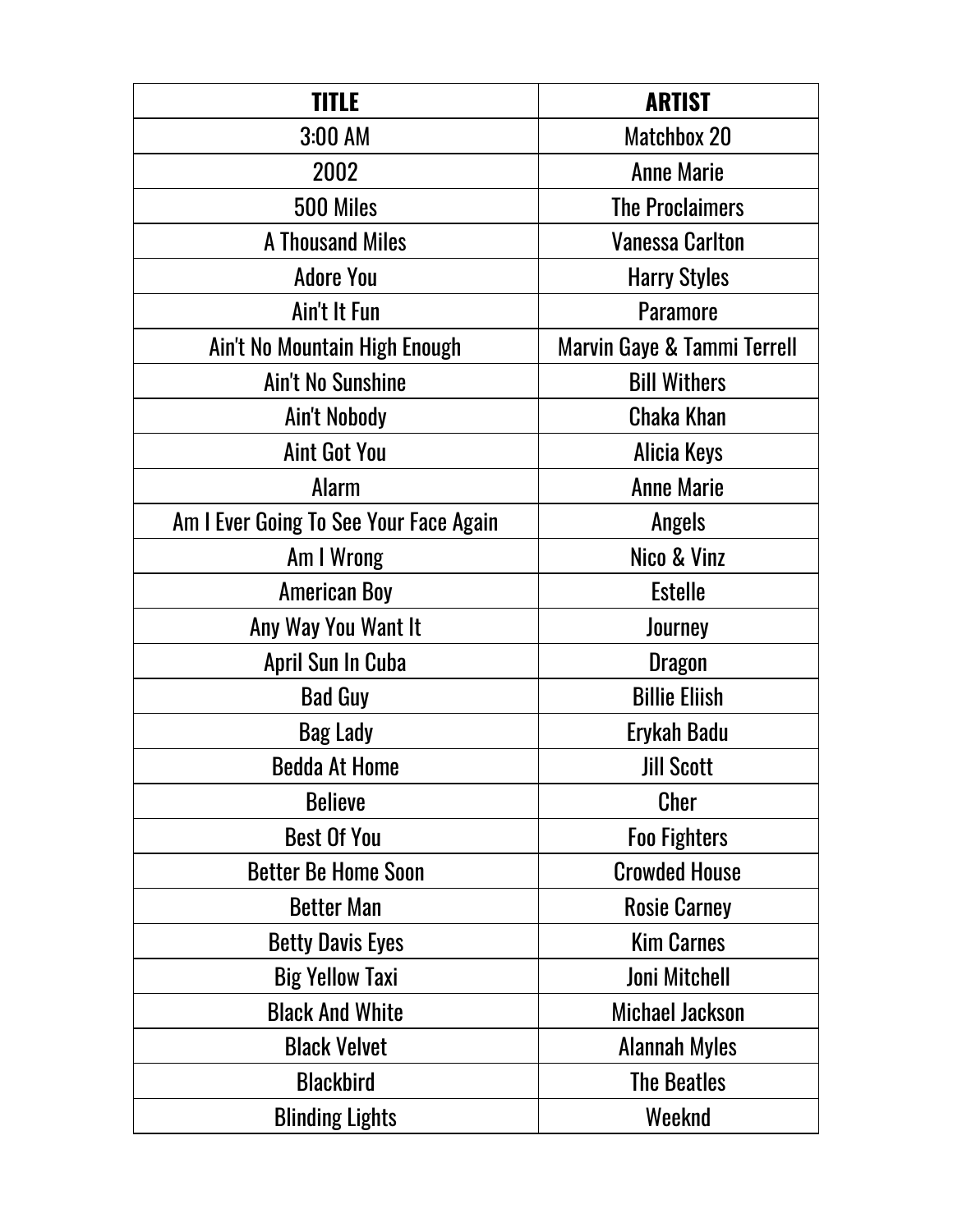| Born this way                   | Lady Gaga                |
|---------------------------------|--------------------------|
| <b>Boys of summer</b>           | <b>Don Henley</b>        |
| <b>Break My Heart</b>           | Dua Lipa                 |
| <b>Breathless</b>               | <b>The Corrs</b>         |
| <b>Brother</b>                  | <b>Matt Corby</b>        |
| <b>Budapest</b>                 | George Ezra              |
| <b>Buses and trains</b>         | <b>Bachelor Girl</b>     |
| <b>Cake By The Ocean</b>        | <b>DNCE</b>              |
| <b>Call Me Maybe</b>            | <b>Carly Rae Jepsen</b>  |
| <b>Call Your Girlfriend</b>     | Robyn                    |
| <b>Came here for love</b>       | Sigala ft. Ella          |
| <b>Can't Feel My Face</b>       | <b>The Weeknd</b>        |
| <b>Can't Stop The Feeling</b>   | <b>Justin Timberlake</b> |
| <b>Carried Away</b>             | H.E.R                    |
| <b>Castle On The Hill</b>       | <b>Ed Sheeran</b>        |
| <b>Chained To The Rhythm</b>    | <b>Katy Perry</b>        |
| <b>Change The World</b>         | <b>Eric Clapton</b>      |
| <b>Cheap Thrills</b>            | Sia                      |
| <b>Chunky</b>                   | <b>Bruno Mars</b>        |
| <b>Closing time</b>             | <b>Semisonic</b>         |
| <b>Cool Kids</b>                | Echosmith                |
| Crazy                           | <b>Gnarls Barkley</b>    |
| <b>Creep</b>                    | <b>Radiohead</b>         |
| <b>Dance Monkey</b>             | <b>Tones And I</b>       |
| <b>Dancing In The Moonlight</b> | <b>Toploader</b>         |
| <b>Dead Or Alive</b>            | <b>Bon Jovi</b>          |
| <b>Distance</b>                 | <b>Emily King</b>        |
| <b>Don't Start Now</b>          | Dua Lipa                 |
| <b>Don't Stop Believing</b>     | Journey                  |
| <b>Dreams</b>                   | <b>Fleetwood Mac</b>     |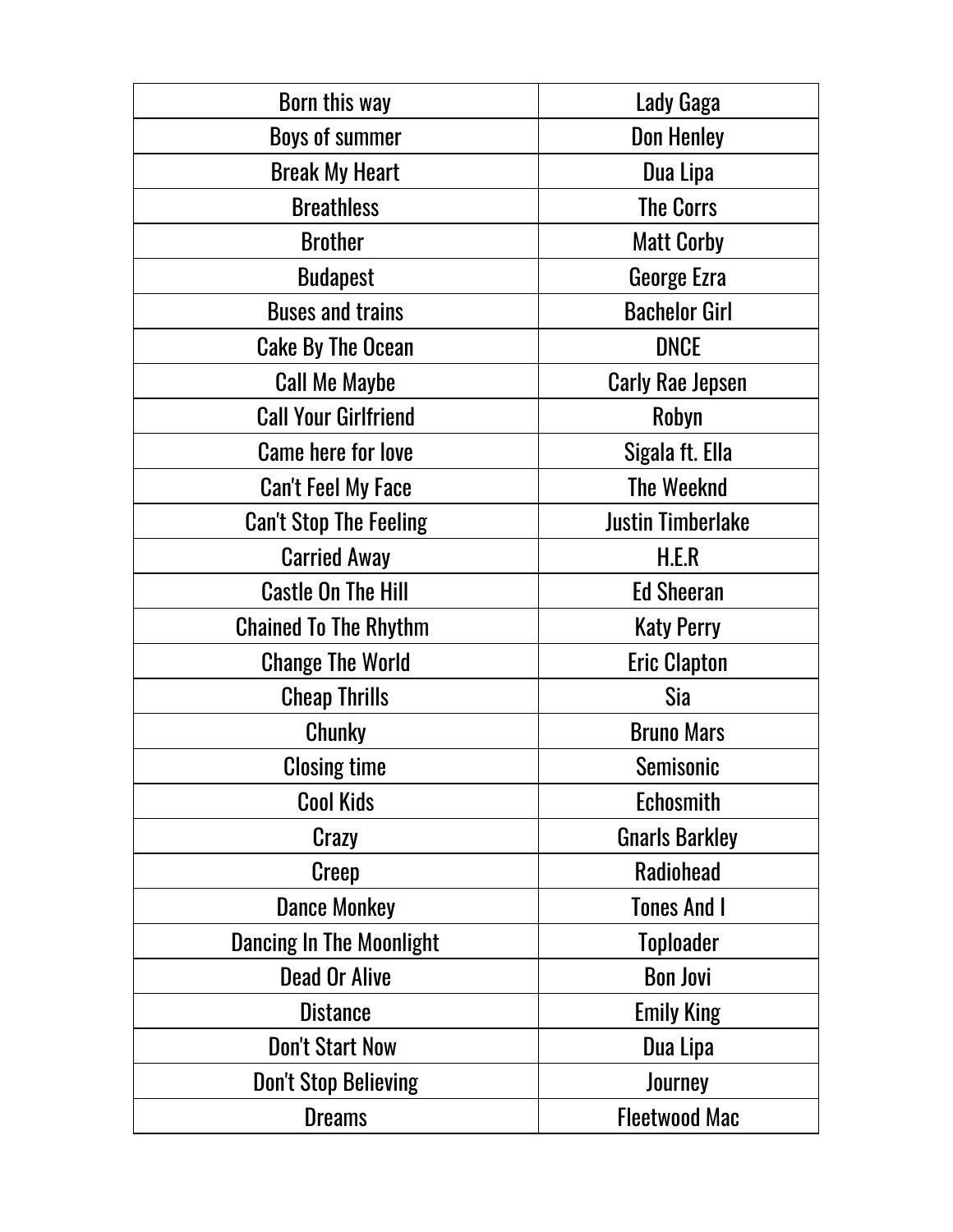| <b>Drink You Away</b>                    | <b>Justin Timberlake</b>            |
|------------------------------------------|-------------------------------------|
| <b>Dynamite</b>                          | <b>BTS</b>                          |
| <b>Empire State Of Mind</b>              | Alicia Keys                         |
| <b>Evergreen</b>                         | <b>YEBBA</b>                        |
| <b>Every Breath You Take</b>             | <b>The Police</b>                   |
| <b>Everybody Wants To Rule The World</b> | <b>Tears For Fears</b>              |
| Ex's and Oh's                            | <b>Elle King</b>                    |
| Faith                                    | <b>George Michael</b>               |
| <b>Fall At Your Feet</b>                 | <b>Crowded House</b>                |
| Fallin'                                  | Alicia Keys                         |
| <b>Falling Slowly</b>                    | Glen Hansard & Marketa Irglova      |
| <b>Fast Car</b>                          | <b>Tracy Chapman</b>                |
| <b>Feel It Still</b>                     | Portugal                            |
| <b>Fine China</b>                        | <b>Chris Brown</b>                  |
| <b>Firework</b>                          | <b>Katy Perry</b>                   |
| <b>First Cut Is The Deepest</b>          | <b>Sheryl Crowe</b>                 |
| <b>Flaws and All</b>                     | <b>Beyoncé</b>                      |
| <b>Footloose</b>                         | <b>Kenny Loggins</b>                |
| <b>Forget You</b>                        | <b>CeeLo Green</b>                  |
| <b>Fortunate Son</b>                     | <b>Creedence Clearwater Revival</b> |
| <b>Galway Girl</b>                       | <b>Ed Sheeran</b>                   |
| Get Lucky                                | <b>Daft Punk</b>                    |
| Girl on fire                             | Alicia Keys                         |
| Girls Just Wanna Have Fun                | <b>Cyndi Lauper</b>                 |
| Give Me One Reason                       | <b>Tracy Chapman</b>                |
| Go Your Own Way                          | <b>Fleetwood Mac</b>                |
| <b>Gold On The Ceiling</b>               | <b>Prince</b>                       |
| Golden                                   | <b>Jill Scott</b>                   |
| Graveyard                                | <b>Halsey</b>                       |
| <b>Green Light</b>                       | Lorde                               |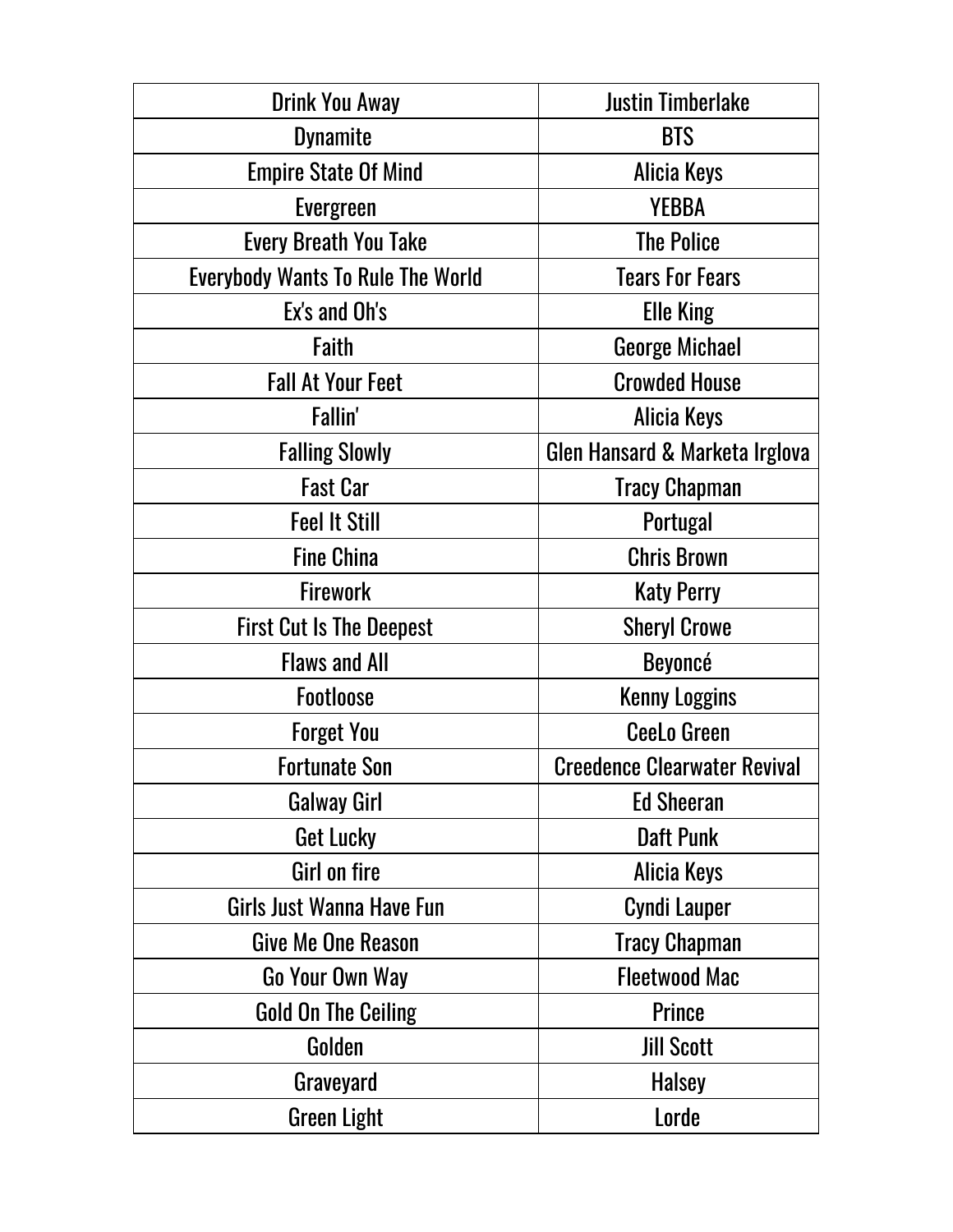| Halo                                       | Beyonce'                   |
|--------------------------------------------|----------------------------|
| <b>Hand In My Pocket</b>                   | <b>Alanis Morissette</b>   |
| <b>He Loves Me</b>                         | <b>Jill Scott</b>          |
| <b>Heart Of Glass</b>                      | <b>Blondie</b>             |
| <b>High And Dry</b>                        | <b>Radiohead</b>           |
| <b>Hit Me With Your Best Shot</b>          | <b>Pat Benatar</b>         |
| Ho Hey!                                    | <b>The Lumineers</b>       |
| <b>Hold The Line</b>                       | Toto                       |
| <b>Hometown Glory</b>                      | <b>Adele</b>               |
| <b>Hoops</b>                               | Jones                      |
| <b>Horses</b>                              | <b>Darryl Braithwaite</b>  |
| <b>Hotel California</b>                    | <b>The Eagles</b>          |
| <b>How Deep Is Your Love</b>               | <b>Bee Gees</b>            |
| <b>How Do You Sleep</b>                    | <b>Sam Smith</b>           |
| <b>How Far We've Come</b>                  | <b>Matchbox 20</b>         |
| <b>Human Nature</b>                        | <b>Michael Jackson</b>     |
| <b>I</b> Feel It Coming                    | Weeknd                     |
| I Need A Dollar                            | <b>Aloe Blacc</b>          |
| I Still Haven't Found What I'm Looking For | U <sub>2</sub>             |
| I Wanna Dance With Somebody                | <b>Whitney Houston</b>     |
| <b>I Want To Break Free</b>                | <b>Queen</b>               |
| I Want You Back                            | Jackson 5                  |
| I Will Follow You Into The Dark            | <b>Death Cab For Cutie</b> |
| I Will Never Forget You                    | Zara Larsson, MNEK         |
| I Will Survive                             | Gloria Gaynor              |
| I'm Coming Out                             | <b>Diana Ross</b>          |
| I'm Not The Only One                       | <b>Sam Smith</b>           |
| I'm Yours                                  | <b>Jason Mraz</b>          |
| <b>IDGAF</b>                               | Dua Lipa                   |
| If I Ain't Got You                         | <b>Alicia Keys</b>         |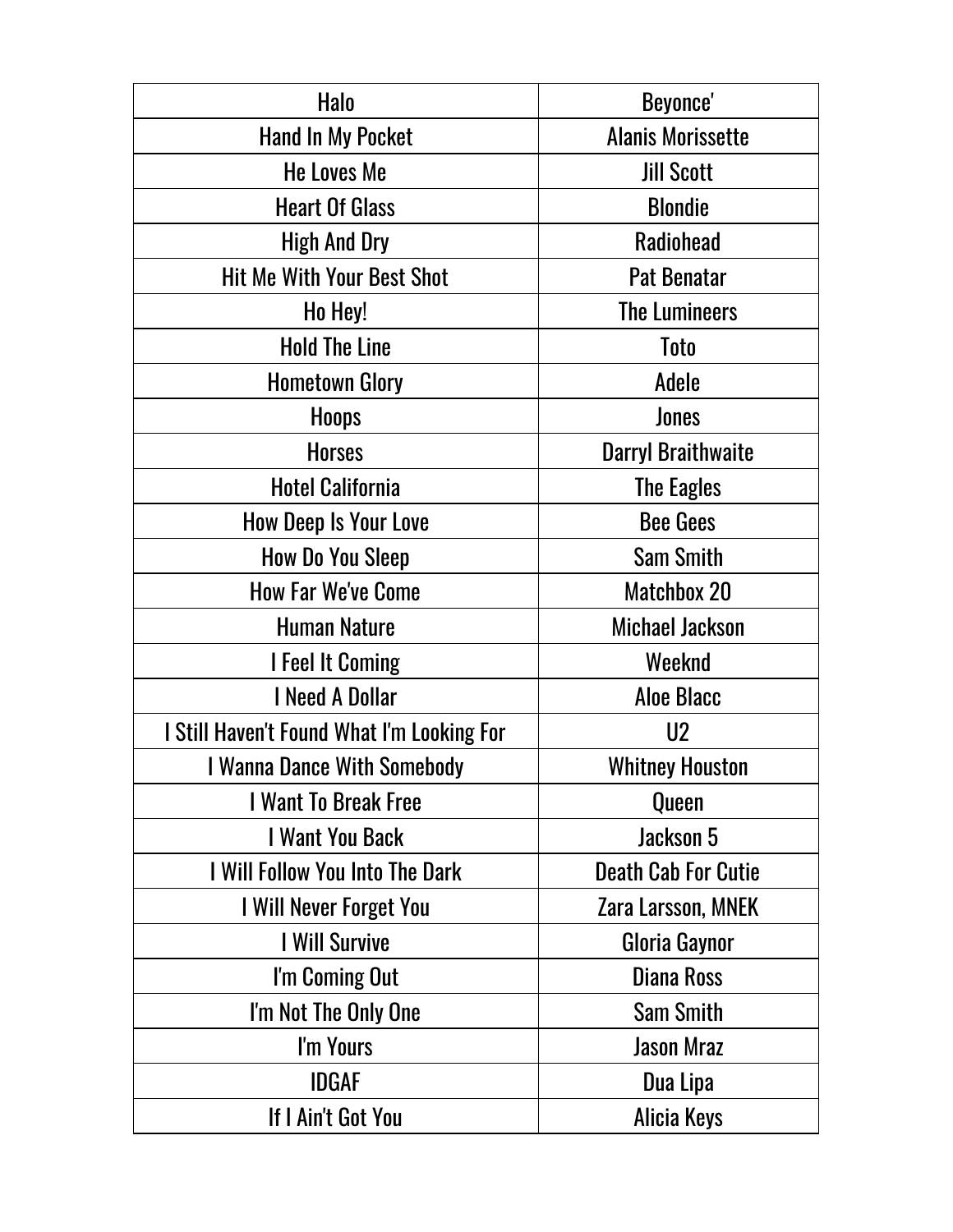| If I Could Turn Back Time        | Cher                      |
|----------------------------------|---------------------------|
| If You Had My Love               | Jennifer Lopez            |
| <b>Into You</b>                  | Ariana Grande             |
| <b>Irreplaceable</b>             | Beyonce'                  |
| <b>Issues</b>                    | <b>Julia Michaels</b>     |
| It's All Coming Back To Me Now   | <b>Celine Dion</b>        |
| <b>Jesse's Girl</b>              | <b>Rick Springfield</b>   |
| Jolene                           | <b>Dolly Parton</b>       |
| Juice                            | <b>Lizzo</b>              |
| <b>Killing Me Softly</b>         | <b>Fugees</b>             |
| <b>Kings and Queens</b>          | Ava Max                   |
| <b>Knock On Wood</b>             | <b>Aimee Stewart</b>      |
| <b>Knocking On Heaven's Door</b> | <b>Bob Dylan</b>          |
| <b>Kryptonite</b>                | <b>Three Door Down</b>    |
| Landslide                        | <b>Fleetwood Mac</b>      |
| Lean On Me                       | <b>Bill Withers</b>       |
| Leave (Get Out)                  | JoJo                      |
| <b>Lego House</b>                | <b>Ed Sheeran</b>         |
| Let Me Love You                  | <b>Mario</b>              |
| Like A Prayer                    | <b>Madonna</b>            |
| Linger                           | <b>The Cranberries</b>    |
| Lips Are Movin'                  | <b>Meaghan Trainor</b>    |
| <b>Little Lion Man</b>           | <b>Mumford &amp; Sons</b> |
| Live Forever                     | <b>Oasis</b>              |
| Living On A Prayer               | <b>Bon Jovi</b>           |
| <b>Location</b>                  | <b>Khalid</b>             |
| <b>Locked Outta Heaven</b>       | <b>Bruno Mars</b>         |
| <b>Lonely Boy</b>                | The Black Keys            |
| <b>Lost On You</b>               | LP                        |
| <b>Lost Without You</b>          | <b>Robin Thicke</b>       |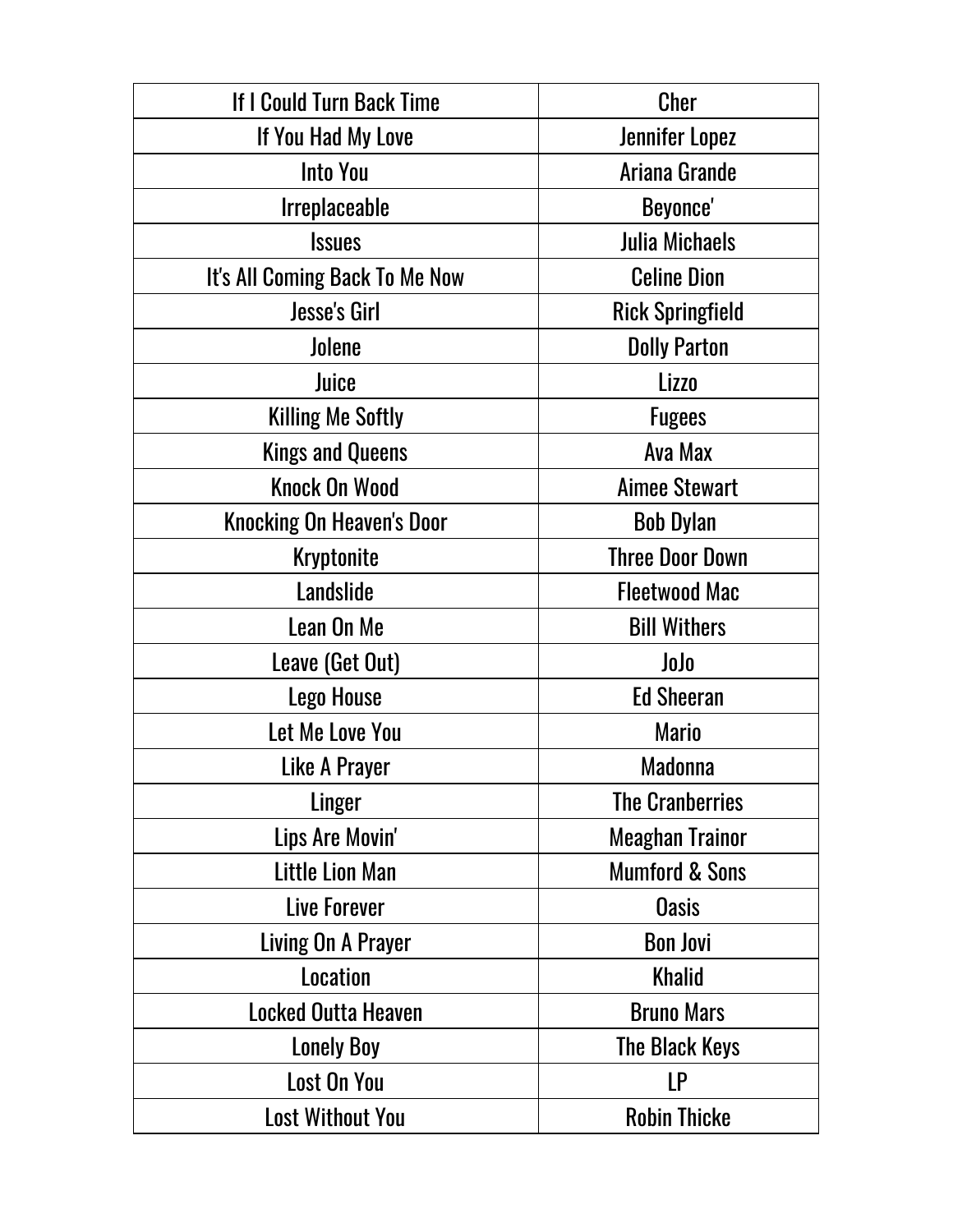| <b>Love Someone</b>                | Lukas Graham                 |
|------------------------------------|------------------------------|
| Love the one you're with           | Crosby, Stills & Nash        |
| Lover (You Don't Treat Me No Good) | Sonia Dada                   |
| <b>Lush Life</b>                   | Zara Larsson                 |
| <b>Man Down</b>                    | <b>Rihanna</b>               |
| <b>Man I Feel Like A Woman</b>     | <b>Shania Twain</b>          |
| <b>Marry You</b>                   | <b>Bruno Mars</b>            |
| <b>Me And Mr Jones</b>             | <b>Amy Winehouse</b>         |
| Me Myself & I                      | Beyoncé                      |
| <b>Mercy</b>                       | <b>Duffy</b>                 |
| <b>More Than Words</b>             | <b>Extreme</b>               |
| <b>Moves Like Jagger</b>           | Maroon 5, Christina Aguilera |
| Mr Brightside                      | <b>The Killers</b>           |
| <b>Mustang Sally</b>               | <b>Wilson Pickett</b>        |
| My love is your love               | <b>Whitney Houston</b>       |
| <b>Never Really Over</b>           | <b>Katy Perry</b>            |
| No One                             | <b>Alicia Keys</b>           |
| <b>Nothing Breaks Like A Heart</b> | <b>Miley Cyrus</b>           |
| <b>Nothing Holding Me Back</b>     | <b>Shawn Mendez</b>          |
| <b>Only Girl In The World</b>      | Rihanna                      |
| <b>Ordinary People</b>             | John Legend                  |
| Overjoyed                          | <b>Stevie Wonder</b>         |
| <b>Paradise City</b>               | <b>Guns N Roses</b>          |
| <b>Passionfruit</b>                | <b>Drake</b>                 |
| Perfect                            | <b>Ed Sheeran</b>            |
| <b>Price Tag</b>                   | Jesse J                      |
| <b>Proud Mary</b>                  | <b>CCR / Tina Turner</b>     |
| <b>Pumped up kicks</b>             | <b>Foster The People</b>     |
| <b>Pure Shores</b>                 | <b>All Saints</b>            |
| <b>Put Me Thru</b>                 | Anderson.Paak                |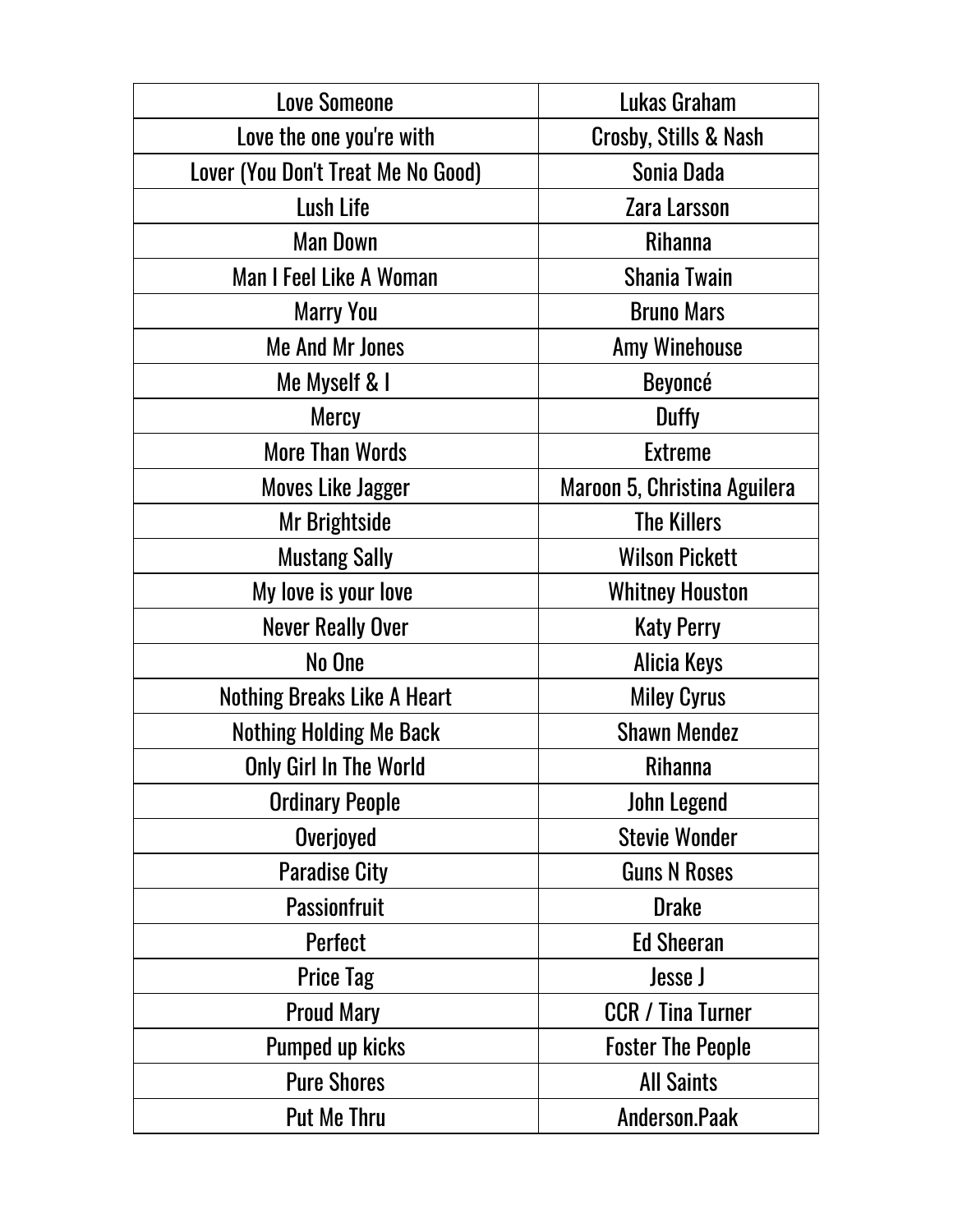| Rain                      | <b>Dragon</b>                    |
|---------------------------|----------------------------------|
| <b>Raise Your Glass</b>   | Pink                             |
| <b>Redbone</b>            | <b>Childish Gambino</b>          |
| <b>Rehab</b>              | <b>Amy Winehouse</b>             |
| <b>Rich Girl</b>          | <b>Hall &amp; Oates</b>          |
| <b>Right To Be Wrong</b>  | <b>Joss Stone</b>                |
| <b>Ring of Fire</b>       | <b>Johnny Cash</b>               |
| Riptide                   | <b>Vance Joy</b>                 |
| <b>Rock With You</b>      | <b>Michael Jackson</b>           |
| Rockabye                  | <b>Anne Marie</b>                |
| Rolling in the deep       | Adele                            |
| <b>Rosanna</b>            | <b>Toto</b>                      |
| <b>Royals</b>             | Lorde                            |
| <b>Rude</b>               | Magic!                           |
| <b>Rumour Has It</b>      | Adele                            |
| <b>Run To Paradise</b>    | <b>The Choirboys</b>             |
| Runaway                   | <b>The Corrs</b>                 |
| <b>Savage Love</b>        | <b>Jason Derulo</b>              |
| Say My Name               | <b>Destiny's Child</b>           |
| Say You'll Be There       | <b>Spice Girls</b>               |
| Sex On Fire               | <b>Kings of Leon</b>             |
| <b>Sexy Love</b>          | Ne-Yo                            |
| <b>Shake It Off</b>       | <b>Taylor Swift</b>              |
| <b>Shake It Out</b>       | <b>Florence + The Machine</b>    |
| <b>Shallow</b>            | <b>Bradley Cooper, Lady Gaga</b> |
| <b>Shape Of You</b>       | <b>Ed Sheeran</b>                |
| Shotgun                   | George Ezra                      |
| <b>Shout Out To My Ex</b> | Little Mix                       |
| <b>Shut Up and Dance</b>  | <b>Walk The Moon</b>             |
| <b>Side To Side</b>       | Ariana Grande                    |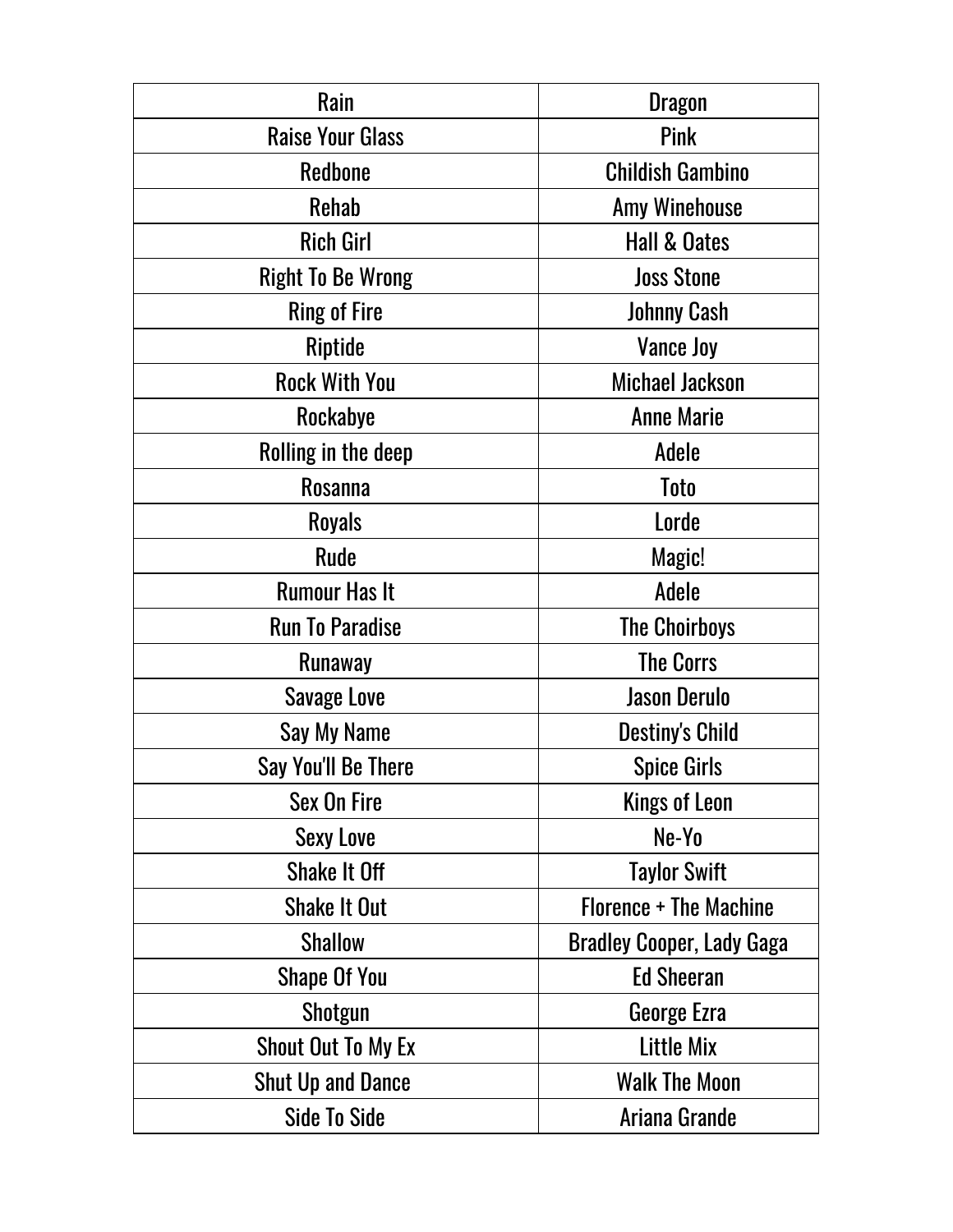| <b>Since You've Been Gone</b>       | <b>Kelly Clarkson</b>              |
|-------------------------------------|------------------------------------|
| <b>Slow Hands</b>                   | <b>Niall Horan</b>                 |
| So Sick                             | Ne-Yo                              |
| <b>Somebody That I Used To Know</b> | Goye, Kimbra                       |
| <b>Someone You Loved</b>            | Lewis Capaldi                      |
| <b>Somewhere Over The Rainbow</b>   | <b>Judy Garland</b>                |
| Songbird                            | <b>Eva Cassidy</b>                 |
| <b>Sorry</b>                        | <b>Justin Bieber</b>               |
| <b>Sorry Not Sorry</b>              | Demi Levato                        |
| Stacy's Mom                         | <b>Fountains of Wayne</b>          |
| <b>Stand By Me</b>                  | Ben E. King                        |
| <b>Still The One</b>                | <b>Shania Twain</b>                |
| <b>Suddenly I See</b>               | <b>KT Tunstall</b>                 |
| Summer Of 69                        | <b>Bryan Adams</b>                 |
| <b>Sunday Bloody Sunday</b>         | U <sub>2</sub>                     |
| <b>Sunday Bloody Sunday</b>         | U <sub>2</sub>                     |
| <b>Sunday Morning</b>               | Maroon 5                           |
| <b>Superstition</b>                 | <b>Stevie Wonder</b>               |
| <b>Sweet Caroline</b>               | <b>Neil Diamond</b>                |
| <b>Sweet Child Of Mine</b>          | <b>Guns N Roses / Sheryl Crowe</b> |
| <b>Take Me Home Country Road</b>    | <b>John Denver</b>                 |
| <b>Take Me To Church</b>            | <b>Hozier</b>                      |
| <b>Teenage Dirtbag</b>              | <b>Wheatus</b>                     |
| <b>Tell Me</b>                      | <b>Groove Theory</b>               |
| thank u, next                       | Ariana Grande                      |
| <b>Thats What I Like</b>            | <b>Bruno Mars</b>                  |
| The A Team                          | <b>Ed Sheeran</b>                  |
| <b>The Best</b>                     | <b>Tina Turner</b>                 |
| The Boys Of Summer                  | <b>Don Henley</b>                  |
| <b>The Cave</b>                     | <b>Mumford &amp; Sons</b>          |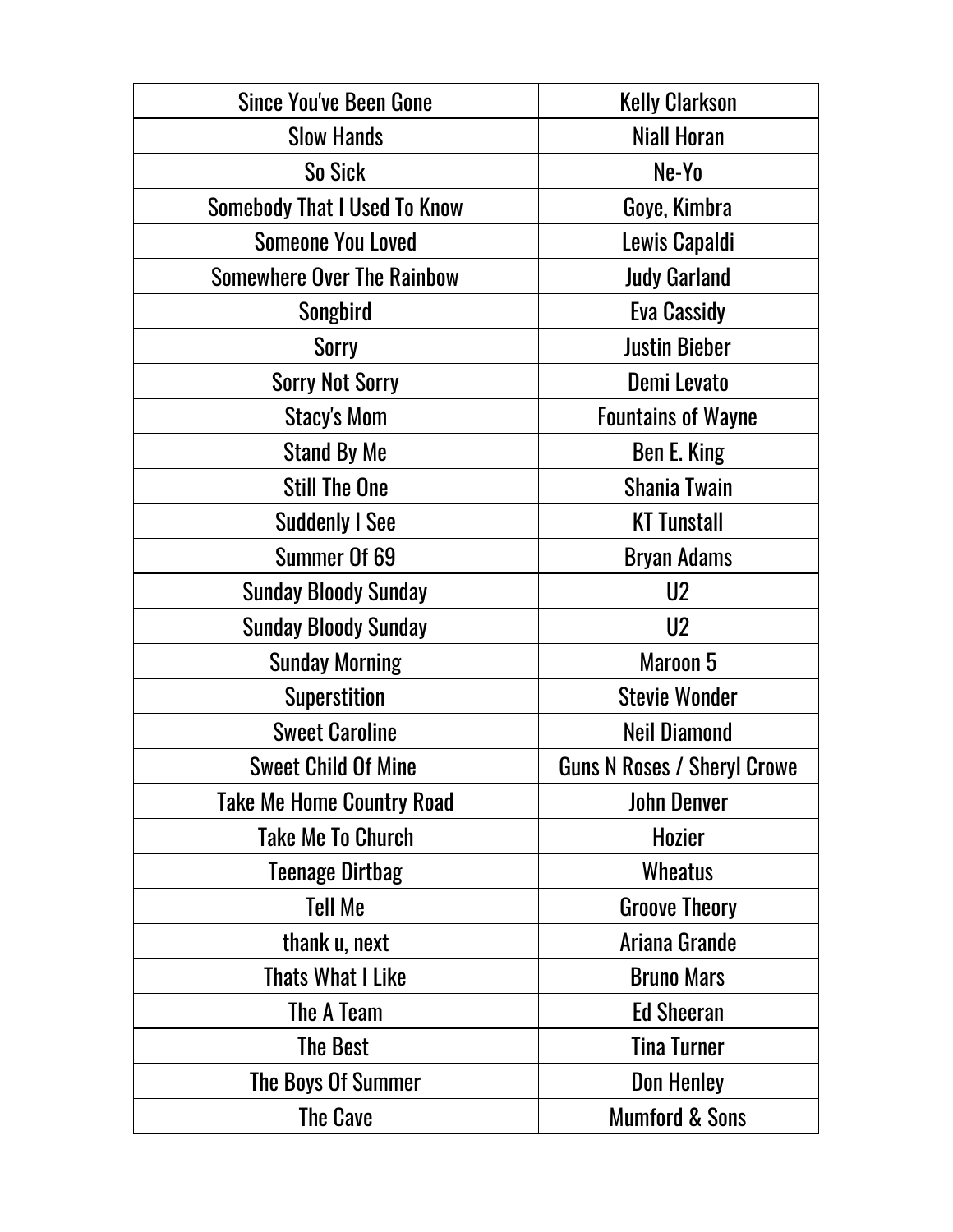| <b>The Chain</b>                       | <b>Fleetwood Mac</b>             |
|----------------------------------------|----------------------------------|
| <b>The Climb</b>                       | <b>Miley Cyrus</b>               |
| The Edge Of Glory                      | Lady Gaga                        |
| The Galway Girl                        | <b>Mundy</b>                     |
| The Man That Can't Be Moved            | <b>The Script</b>                |
| <b>The Middle</b>                      | <b>Jimmy Eat World</b>           |
| <b>The Middle</b>                      | Zedd                             |
| <b>The Only Exception</b>              | <b>Paramore</b>                  |
| <b>The Parting Glass</b>               | <b>Dermot Kennedy</b>            |
| <b>The Power Of Love</b>               | <b>Huey Lewis &amp; The News</b> |
| The Way You Make Me Feel               | <b>Michael Jackson</b>           |
| <u>There's Nothing Holdin' Me Back</u> | <b>Shawn Mendes</b>              |
| <b>Thinking Out Loud</b>               | <b>Ed Sheeran</b>                |
| Tide Is High                           | <b>Blondie</b>                   |
| <b>Tiny Dancer</b>                     | <b>Elton John</b>                |
| <b>Titanium</b>                        | Sia                              |
| <b>To Be With You</b>                  | Mr Big                           |
| Torn                                   | Natalie Imbruglia                |
| <b>Treasure</b>                        | <b>Bruno Mars</b>                |
| <b>Tribute</b>                         | <b>Tenacious D</b>               |
| <b>Tyrone</b>                          | Erykah Badu                      |
| <b>Ugly Heart</b>                      | G.R.L                            |
| <b>Umbrella</b>                        | <b>Rihanna</b>                   |
| <b>Under The Bridge</b>                | <b>Red Hot Chilli Peppers</b>    |
| <b>Unwritten</b>                       | Natasha Bedingfield              |
| <b>Uptown Funk</b>                     | <b>Bruno Mars</b>                |
| <b>Valerie</b>                         | <b>Amy Winehouse</b>             |
| Viva La Vida                           | Coldplay                         |
| <b>Waiting On The World To Change</b>  | John Mayer                       |
| Wake Me Up                             | <b>Avicii</b>                    |